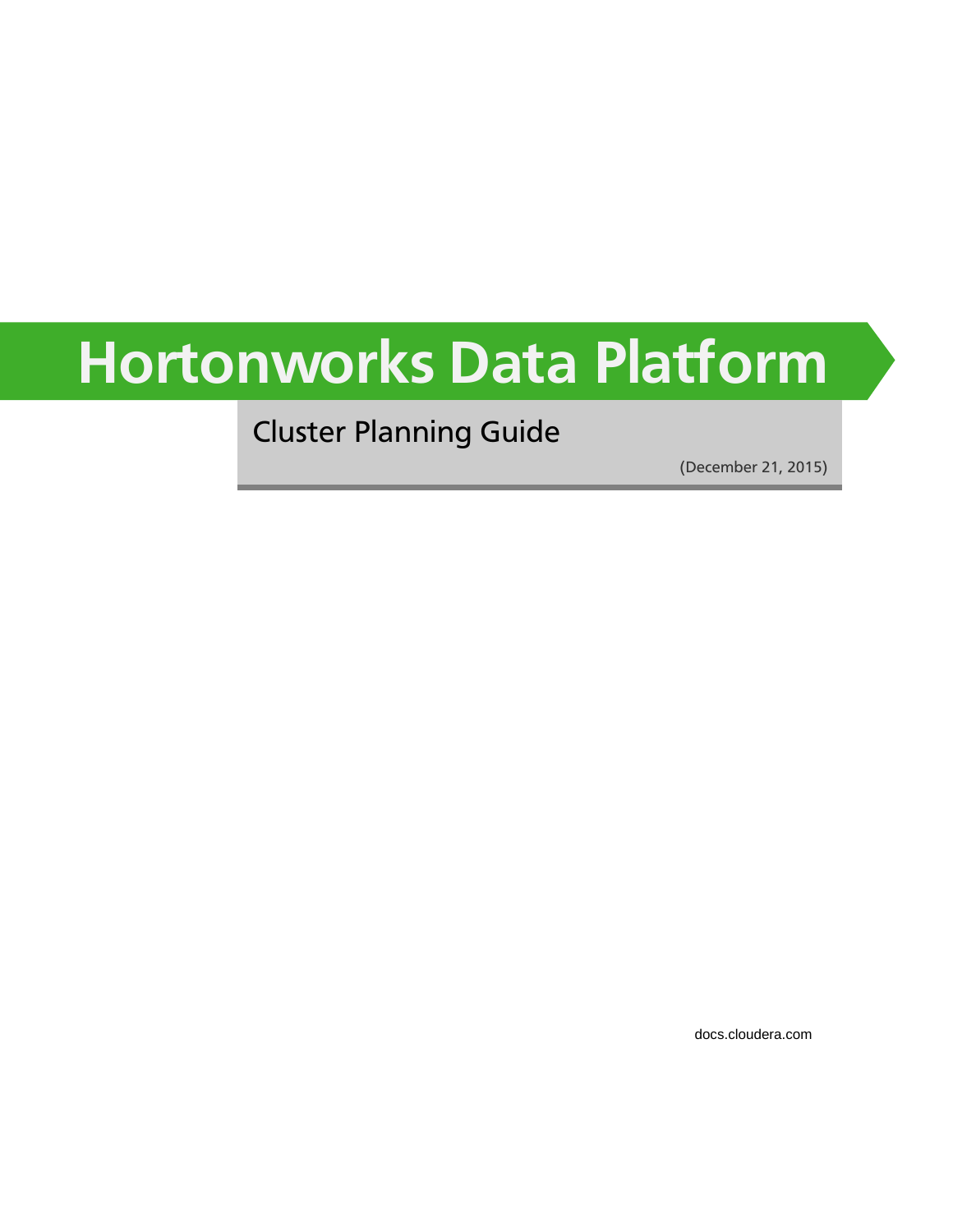### **Hortonworks Data Platform: Cluster Planning Guide**

Copyright © 2012-2015 Hortonworks, Inc. Some rights reserved.

The Hortonworks Data Platform, powered by Apache Hadoop, is a massively scalable and 100% open source platform for storing, processing and analyzing large volumes of data. It is designed to deal with data from many sources and formats in a very quick, easy and cost-effective manner. The Hortonworks Data Platform consists of the essential set of Apache Hadoop projects including MapReduce, Hadoop Distributed File System (HDFS), HCatalog, Pig, Hive, HBase, ZooKeeper and Ambari. Hortonworks is the major contributor of code and patches to many of these projects. These projects have been integrated and tested as part of the Hortonworks Data Platform release process and installation and configuration tools have also been included.

Unlike other providers of platforms built using Apache Hadoop, Hortonworks contributes 100% of our code back to the Apache Software Foundation. The Hortonworks Data Platform is Apache-licensed and completely open source. We sell only expert technical support, [training](https://hortonworks.com/training/) and partner-enablement services. All of our technology is, and will remain, free and open source.

Please visit the [Hortonworks Data Platform](https://hortonworks.com/products/hdp/) page for more information on Hortonworks technology. For more information on Hortonworks services, please visit either the [Support](https://hortonworks.com/services/) or [Training](https://hortonworks.com/training/) page. Feel free to [contact us](https://hortonworks.com/contact-us/) directly to discuss your specific needs.



Except where otherwise noted, this document is licensed under **[Creative Commons Attribution ShareAlike 4.0 License](http://creativecommons.org/licenses/by-sa/4.0/legalcode)**. <http://creativecommons.org/licenses/by-sa/4.0/legalcode>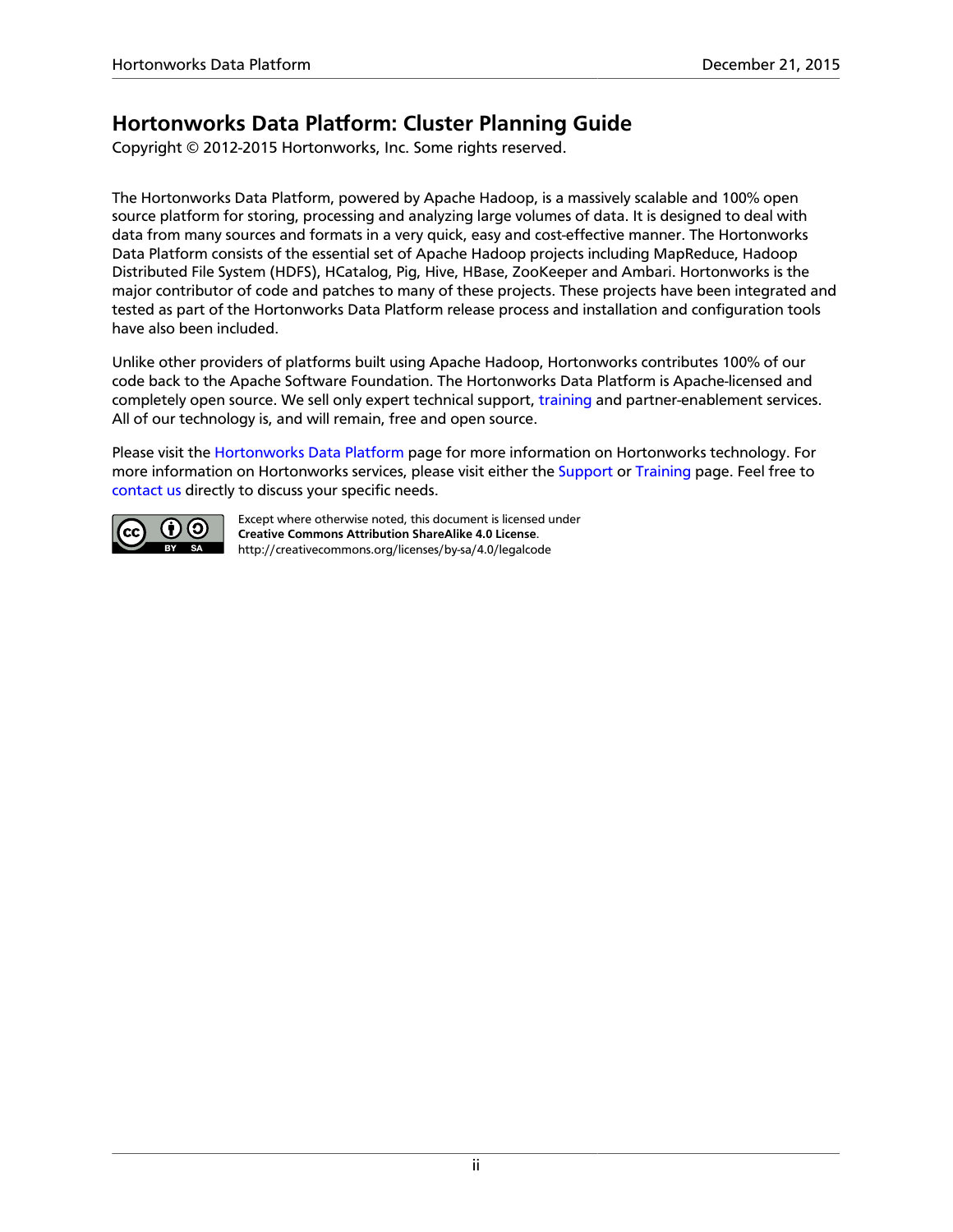# **Table of Contents**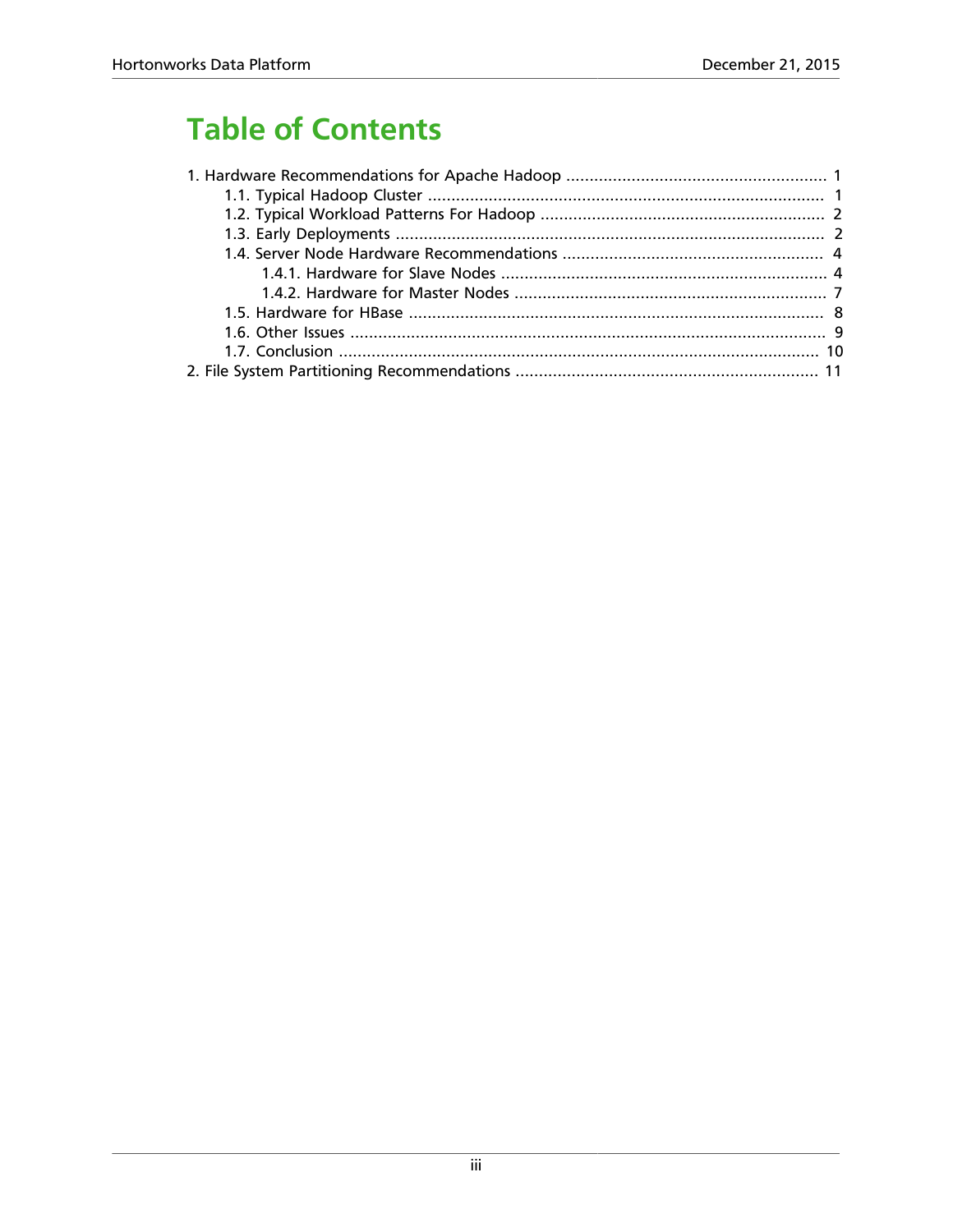# <span id="page-3-0"></span>**1. Hardware Recommendations for Apache Hadoop**

Hadoop and HBase workloads tend to vary a lot and it takes experience to correctly anticipate the amounts of storage, processing power, and inter-node communication that will be required for different kinds of jobs.

This document provides insights on choosing the appropriate hardware components for an optimal balance between performance and both initial as well as the recurring costs. (For a brief summary of the hardware sizing recommendations, see [Conclusion.](#page-12-0))

Hadoop is a software framework that supports large-scale distributed data analysis on commodity servers. Hortonworks is a major contributor to open source initiatives (Apache Hadoop, HDFS, Pig, Hive, HBase, ZooKeeper) and has extensive experience managing production level Hadoop clusters. Hortonworks recommends following the design principles that drive large, hyper-scale deployments. For a Hadoop or HBase cluster, it is critical to accurately predict the size, type, frequency, and latency of analysis jobs to be run. When starting with Hadoop or HBase, begin small and gain experience by measuring actual workloads during a pilot project. This way you can easily scale the pilot environment without making any significant changes to the existing servers, software, deployment strategies, and network connectivity.

# <span id="page-3-1"></span>**1.1. Typical Hadoop Cluster**

Hadoop and HBase clusters have two types of machines:

- **Masters** HDFS NameNode, YARN ResourceManager, and HBase Master.
- **Slaves** HDFS DataNodes, YARN NodeManagers, and HBase RegionServers.

The DataNodes, NodeManagers, and HBase RegionServers are co-located or co-deployed for optimal data locality.

In addition, HBase requires the use of a separate component (ZooKeeper) to manage the HBase cluster.

Hortonworks recommends separating master and slave nodes because:

- Task/application workloads on the slave nodes should be isolated from the masters.
- Slaves nodes are frequently decommissioned for maintenance.

For evaluation purposes, it is possible to deploy Hadoop using a single-node installation (all the masters and slave processes reside on the same machine).

For a small two-node cluster, the NameNode and the ResourceManager are both on the master node, with the DataNode and NodeManager on the slave node.

Clusters of three or more machines typically use a single NameNode and ResourceManager with all the other nodes as slave nodes. A High-Availability (HA) cluster would use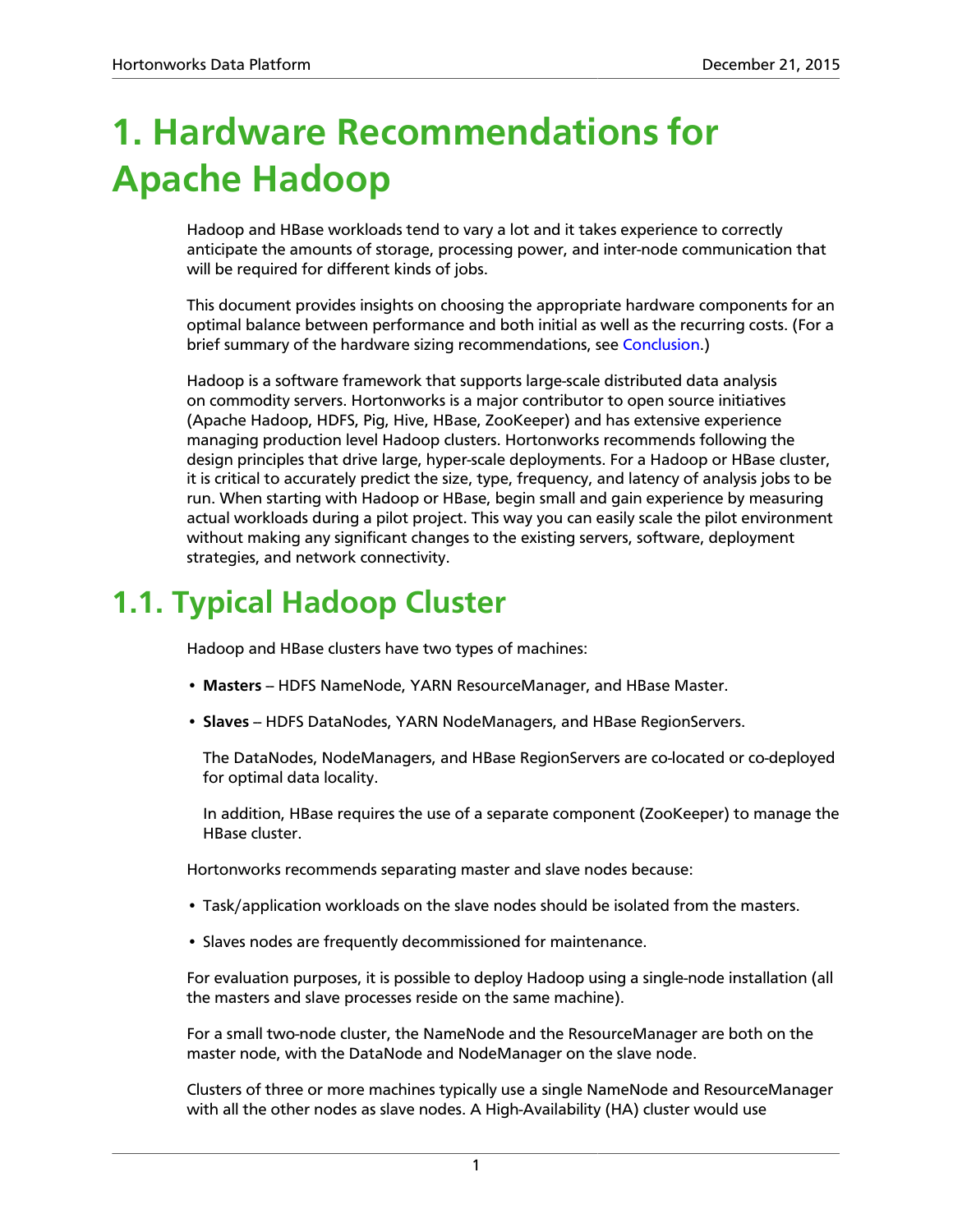a primary and secondary NameNode , and might also use a primary and secondary ResourceManager .

Typically, a medium-to -large Hadoop cluster consists of a two-level or three-level architecture built with rack-mounted servers. Each rack of servers is interconnected using a 1 Gigabyte Ethernet (GbE) switch. Each rack-level switch is connected to a cluster-level switch (which is typically a larger port-density 10GbE switch). These cluster-level switches may also interconnect with other cluster-level switches or even uplink to another level of switching infrastructure.

# <span id="page-4-0"></span>**1.2. Typical Workload Patterns For Hadoop**

Disk space, I/O Bandwidth (required by Hadoop), and computational power (required for the MapReduce processes) are the most important parameters for accurate hardware sizing. Additionally, if you are installing HBase, you also need to analyze your application and its memory requirements, because HBase is a memory intensive component. Based on the typical use cases for Hadoop, the following workload patterns are commonly observed in production environments:

#### **Balanced Workload**

If your workloads are distributed equally across the various job types (CPU bound, Disk I/ O bound, or Network I/O bound), your cluster has a balanced workload pattern. This is a good default configuration for unknown or evolving workloads.

#### **Compute Intensive**

These workloads are CPU bound and are characterized by the need of a large number of CPUs and large amounts of memory to store in-process data. (This usage pattern is typical for natural language processing or HPCC workloads.)

#### **I/O Intensive**

A typical MapReduce job (like sorting) requires very little compute power. Instead it relies more on the I/O bound capacity of the cluster (for example, if you have lot of cold data). For this type of workload, we recommend investing in more disks per box.

#### **Unknown or evolving workload patterns**

You may not know your eventual workload patterns from the first. And typically the first jobs submitted to Hadoop in the early days are usually very different than the actual jobs you will run in your production environment. For these reasons, Hortonworks recommends that you either use the Balanced workload configuration or invest in a pilot Hadoop cluster and plan to evolve its structure as you analyze the workload patterns in your environment.

# <span id="page-4-1"></span>**1.3. Early Deployments**

When a team is just starting with Hadoop or HBase, it is usually good to begin small and gain experience by measuring actual workloads during a pilot project. We recommend starting with a relatively small pilot cluster, provisioned for a " **balanced** " workload.

For pilot deployments, you can start with 1U/machine and use the following recommendations: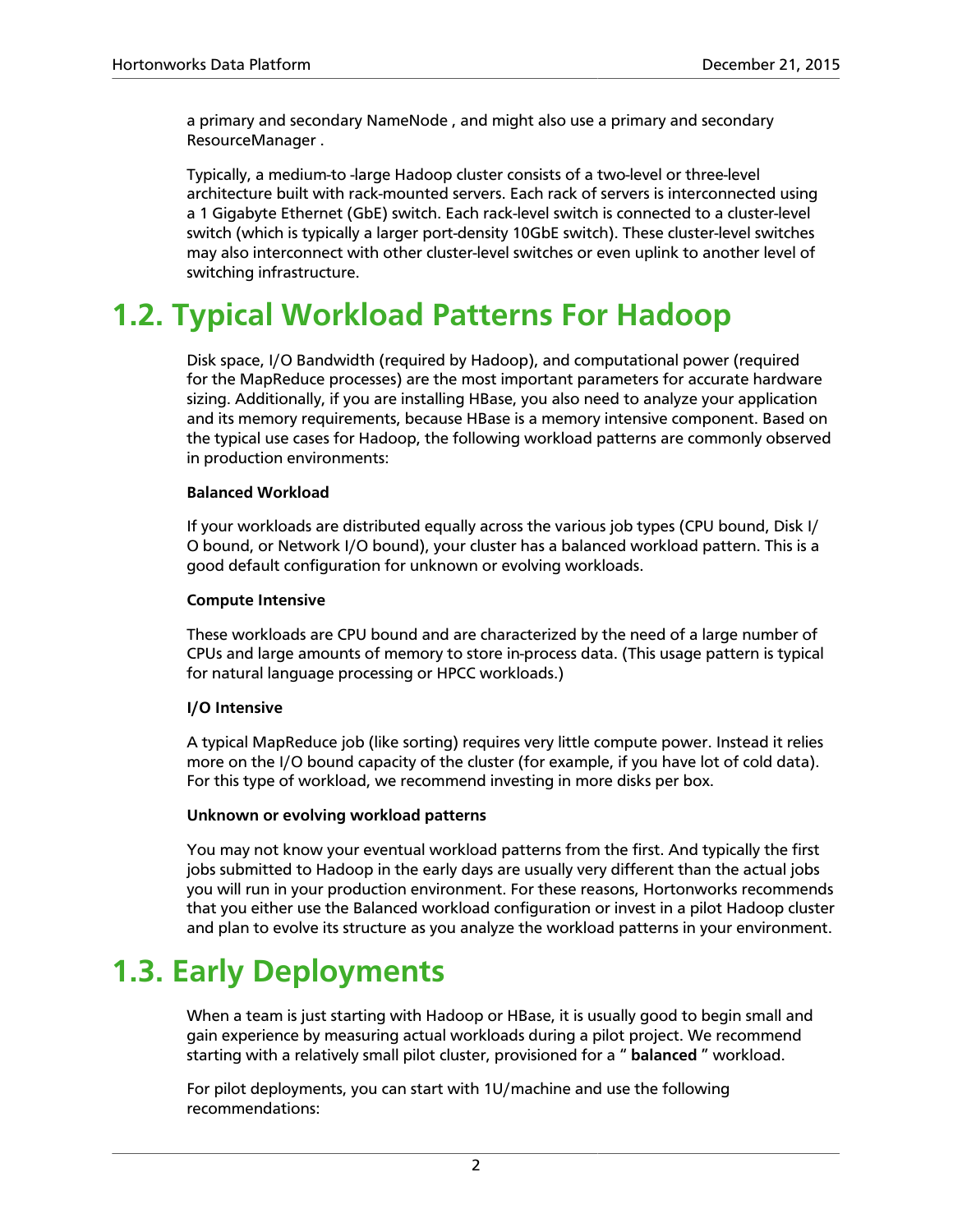Two quad core CPUs | 12 GB to 24 GB memory | Four to six disk drives of 2 terabyte (TB) capacity.

The minimum requirement for network is 1GigE all-to-all and can be easily achieved by connecting all of your nodes to a Gigabyte Ethernet switch. In order to use the spare socket for adding more CPUs in future, you can also consider using either a six or an eight core CPU.

For small to medium HBase clusters, provide each ZooKeeper server with around 1GB of RAM and, if possible, its own disk.

#### **Jump-start - Hadoop Cluster**

One way to quickly deploy Hadoop cluster, is to opt for "cloud trials" or use virtual infrastructure. Hortonworks makes the distribution available through Hortonworks Data Platform (HDP). HDP can be easily installed in public and private clouds using Whirr, Microsoft Azure, and Amazon Web Services.

To contact Hortonworks Technical Support, please log a case at: [https://](https://support.hortonworks.com/) [support.hortonworks.com/](https://support.hortonworks.com/) . If you are currently not an official Hortonworks Customer or Partner, then please seek assistance on our Hortonworks Forums at: [http://](https://hortonworks.com/community/forums/) [hortonworks.com/community/forums/](https://hortonworks.com/community/forums/)

However, note that cloud services and virtual infrastructures are not architected for Hadoop. Hadoop and HBase deployments in this case, might experience poor performance due to virtualization and suboptimal I/O architecture.

#### **Tracking resource usage for pilot deployments**

Hortonworks recommends that you monitor your pilot cluster using Ganglia, Nagios, or other performance monitoring frameworks that may be in use in your data center. Use the following guidelines to decide what to monitor in your Hadoop and HBase clusters:

- Measure resource usage for CPU, RAM, Disk I/O operation per second (IOPS), and network packets sent and received. Run the actual kinds of query or analysis jobs that are of interest to your team.
- Ensure that your data sub-set is scaled to the size of your pilot cluster.
- Analyze the monitoring data for resource saturation. Based on this analysis, you can categorize your jobs as CPU bound, Disk I/O bound, or Network I/O bound.



#### **Note**

Most Java applications expand RAM usage to the maximum allowed. However, such jobs should not be analyzed as memory bound unless swapping happens or the JVM experiences full-memory garbage collection events. (Full-memory garbage collection events are typically occur when the node appears to cease all useful work for several minutes at a time.)

• Optionally, customize your job parameters or hardware or network configurations to balance resource usage. If your jobs fall in the various workload patterns equally, you may also choose to manipulate only the job parameters and keep the hardware choices "balanced".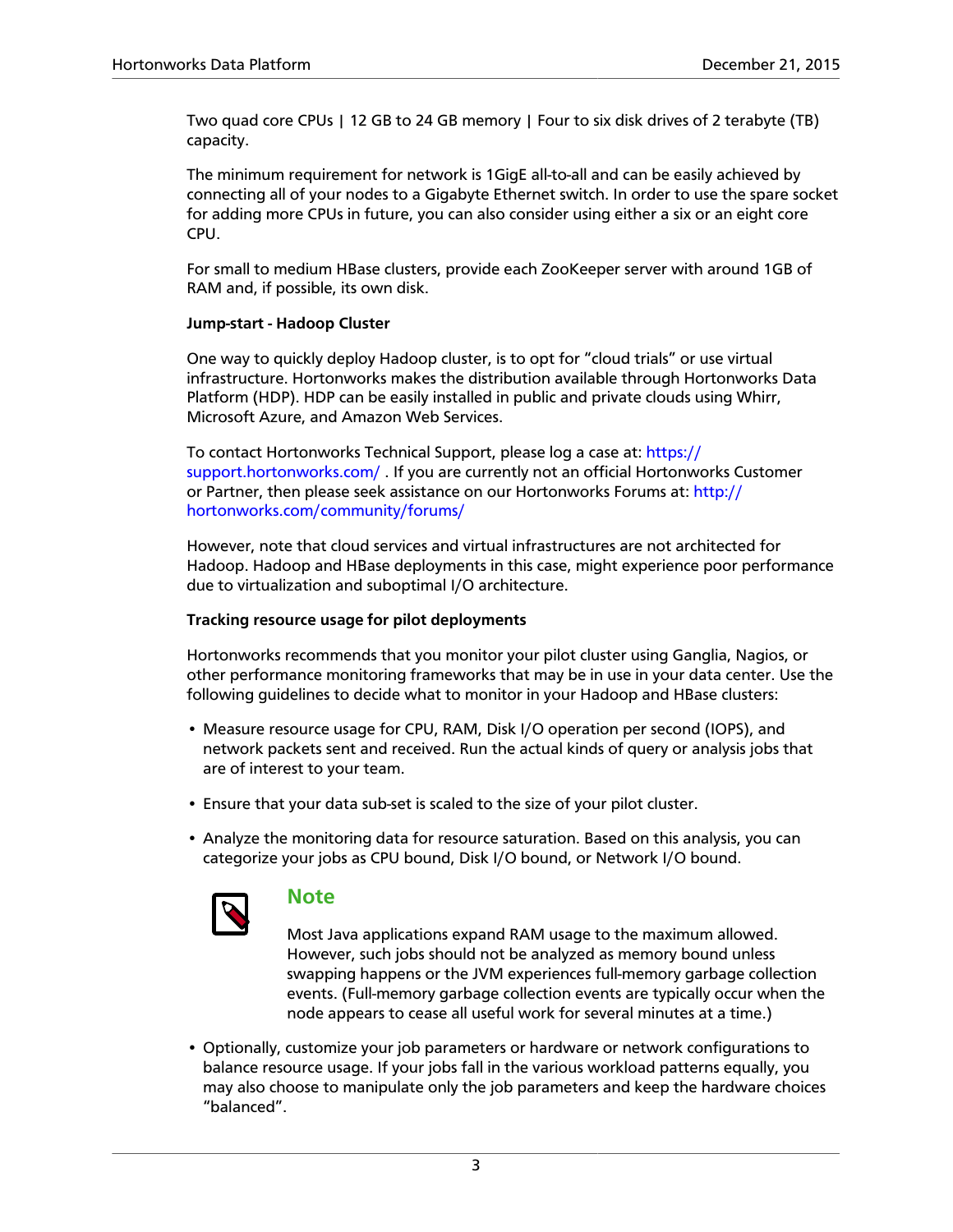• For your HBase cluster, also analyze ZooKeeper, because network and memory problems for HBase are often detected first in ZooKeeper.

#### **Challenges - Tuning job characteristics to resource usage**

Relating job characteristics to resource requirements can be complex. How the job is coded or the job data is represented can have a large impact on resource balance. For example, resource cost can be shifted between disk IOPS and CPU based on your choice of compression scheme or parsing format. Per-node CPU and disk activity can be traded for inter-node bandwidth depending on the implementation of the Map/Reduce strategy.

Furthermore, Amdahl's Law shows how resource requirements can change in grossly non-linear ways with changing demands: a change that might be expected to reduce computation cost by 50% may instead cause a 10% change or a 90% change in net performance.

#### **Reusing pilot machines**

With a pilot cluster in place, you can start analyzing workloads patterns to identify CPU and I/O bottlenecks. Later these machines can be reused in production clusters, even if your base specs change. It is common to have heterogeneous Hadoop clusters, especially as they evolve in size.



### **Tip**

To achieve a positive return on investment (ROI), ensure that the machines in your pilot clusters are less than 10% of your eventual production cluster.

# <span id="page-6-0"></span>**1.4. Server Node Hardware Recommendations**

Use the following recommendations as best practices for selecting the number of nodes, storage options per node (number of disks, size of disks, MTBF, and the replication cost of disk failures), compute power per node (sockets, cores, clock speed), RAM per node, and network capability (number, speed of ports).



#### **Note**

Hadoop cluster nodes do not require many features typically found in an enterprise data center server.

### <span id="page-6-1"></span>**1.4.1. Hardware for Slave Nodes**

The following recommendations are based on Hortonworks' experience in production data centers:

#### **Server platform**

Typically, dual-socket servers are optimal for Hadoop deployments. For medium to large clusters, using these servers is a best choice over entry-level servers, because of their loadbalancing and parallelization capabilities. In terms of density, select server hardware that fits into a low number of rack units. Typically, 1U or 2U servers are used in 19" racks or cabinets.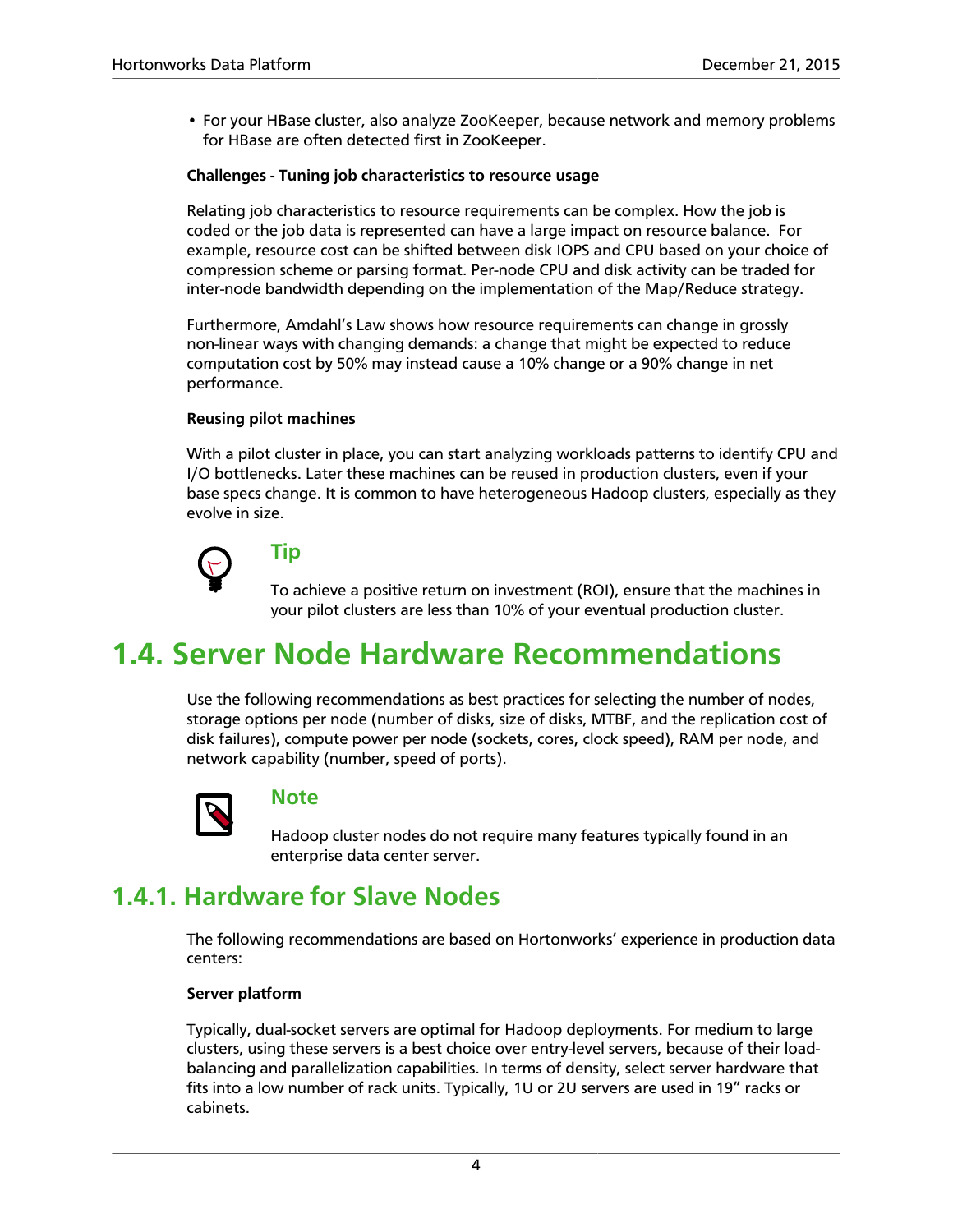#### **Storage options**

For general-purpose Hadoop applications, we recommend using a relatively large number of hard drives (typically eight to twelve SATA LFF drives) per server. Currently typical capacity in production environments is around 2 TB per drive. Highly I/O intensive environments may require using 12 x 2 TB SATA drives. The optimal balance between cost and performance is generally achieved with 7,200 RPM SATA drives. If your current or predicted storage is experiencing a significant growth rate you should also consider using 3 TB disks.

SFF disks are being adopted in some configurations for better disk bandwidth. We recommend that you monitor your cluster for any potential disk failures because more disks will increase the rate of disk failures. If you do have large number of disks per server, we recommend that you use two disk controllers, so that the I/O load can be shared across multiple cores. Hortonworks strongly recommends only using either SATA or SAS interconnects.

On an HDFS cluster using a low-cost reliable storage option, you will observe that the old data stays on the cluster indefinitely and your storage demands grow quickly. With 12 drive systems, you typically get 24 TB or 36 TB per node. Using this storage capacity in a node is only practical with Hadoop release 1.0.0 or later (because the failures are handled gracefully allowing machines to continue serving from their remaining disks).

Hadoop is storage intensive and seek efficient, but does not require fast and expensive hard drives. If your workload pattern is not I/O intensive, it is safe to add only four or six disks per node. Note that power costs are proportional to the number of disks and not storage capacity per disk. We therefore recommend that you add disks to increase storage only and not simply for seeks.



#### **Note**

**RAID vs. JBOD:**

We do not recommend using RAID on Hadoop slave machines. Hadoop assumes probabilistic disk failure and orchestrates data redundancy across all the slave nodes.

Your disk drives should have good MTBF numbers, as slave nodes in Hadoop suffer routine probabilistic failures.

Your slave nodes do not need expensive support contracts that offer services like replacement of disks within two hours or less. Hadoop is designed to adapt to slave node disk failure. Treat maintenance activity for the slave nodes as an ongoing task rather than an emergency.

It is good to be able to swap out disks without taking the server out of the rack, though switching them off (briefly) is an inexpensive operation in a Hadoop cluster.

#### **Memory sizing**

It is critical to provide sufficient memory to keep the processors busy without swapping and without incurring excessive costs for non-standard motherboards. Depending on the number of cores, your slave nodes typically require 24 GB to 48 GB of RAM for Hadoop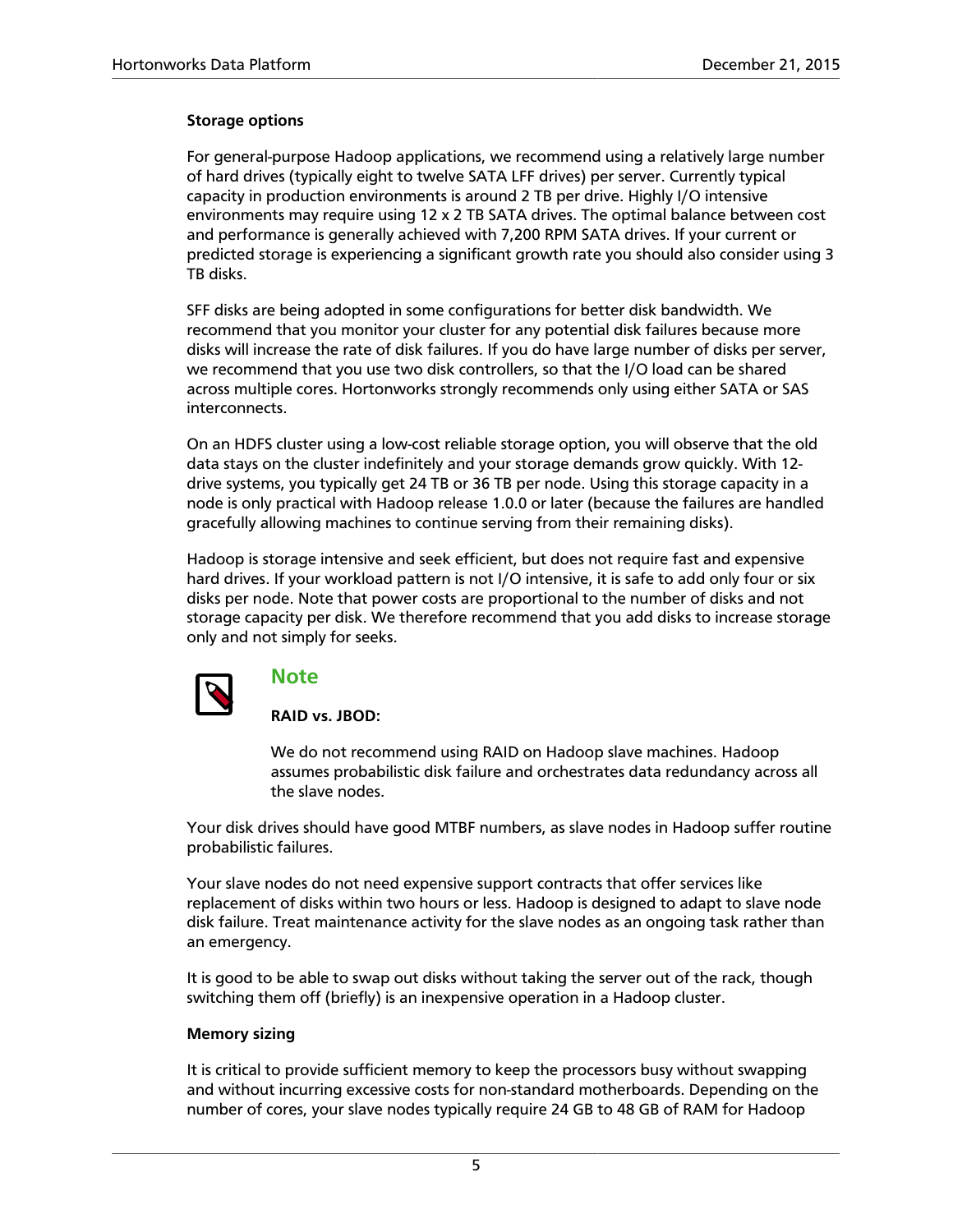applications. For large clusters, this amount of memory provides sufficient extra RAM (approximately 4 GB) for the Hadoop framework and for your query and analysis processes (HBase and/or Map/Reduce).

To detect and correct random transient errors introduced due to thermodynamic effects and cosmic rays, we strongly recommend using error correcting code (ECC) memory. Errorcorrecting RAM allows you to trust the quality of your computations. Some parts (chip-kill/ chip spare) have been shown to offer better protection than traditional designs, as they show less recurrence of bit errors. (See, [DRAM Errors in the Wild: A Large-Scale Field Study,](http://www.cs.utoronto.ca/~bianca/papers/sigmetrics09.pdf) [Schroeder et al, 2009](http://www.cs.utoronto.ca/~bianca/papers/sigmetrics09.pdf) .)

If you want to retain the option of adding more memory to your servers in future, ensure there is space to do this alongside the initial memory modules.

#### **Memory provisioning**

Memory can also be provisioned at commodity prices on low-end server motherboards. It is typical to over-provision memory. The unused RAM will be consumed either by your Hadoop applications (typically when you run more processes in parallel) or by the infrastructure (used for caching disk data to improve performance).

#### **Processors**

Although it is important to understand your workload pattern, for most systems we recommend using medium clock speed processors with less than two sockets. For most workloads, the extra performance per node is not cost-effective. For large clusters, use at least two quad core CPU for the slave machines.

#### **Power considerations**

Power is a major concern when designing Hadoop clusters. Instead of automatically purchasing the biggest and fastest nodes, analyze the power utilization for your existing hardware. We have observed huge savings in pricing and power by avoiding fastest CPUs, redundant power supplies, etc.

Vendors today are building machines for cloud data centers that are designed to reduce cost, power, and are light-weight. Supermicro, Dell, and HP all have such product lines for cloud providers. So if you are buying in large volume, we recommend evaluating these stripped-down "cloud servers".

For slave nodes, a single power supply unit (PSU) is sufficient, but for master servers use redundant PSUs. Server designs that share PSUs across adjacent servers can offer increased reliability without increased cost.

Some co-location sites bill based on the maximum-possible power budget and not the actual budget. In such a location the benefits of the power saving features of the latest CPUs are not realized completely. We therefore recommend checking the power billing options of the site in advance.



#### **Note**

**Power consumption of the cluster:**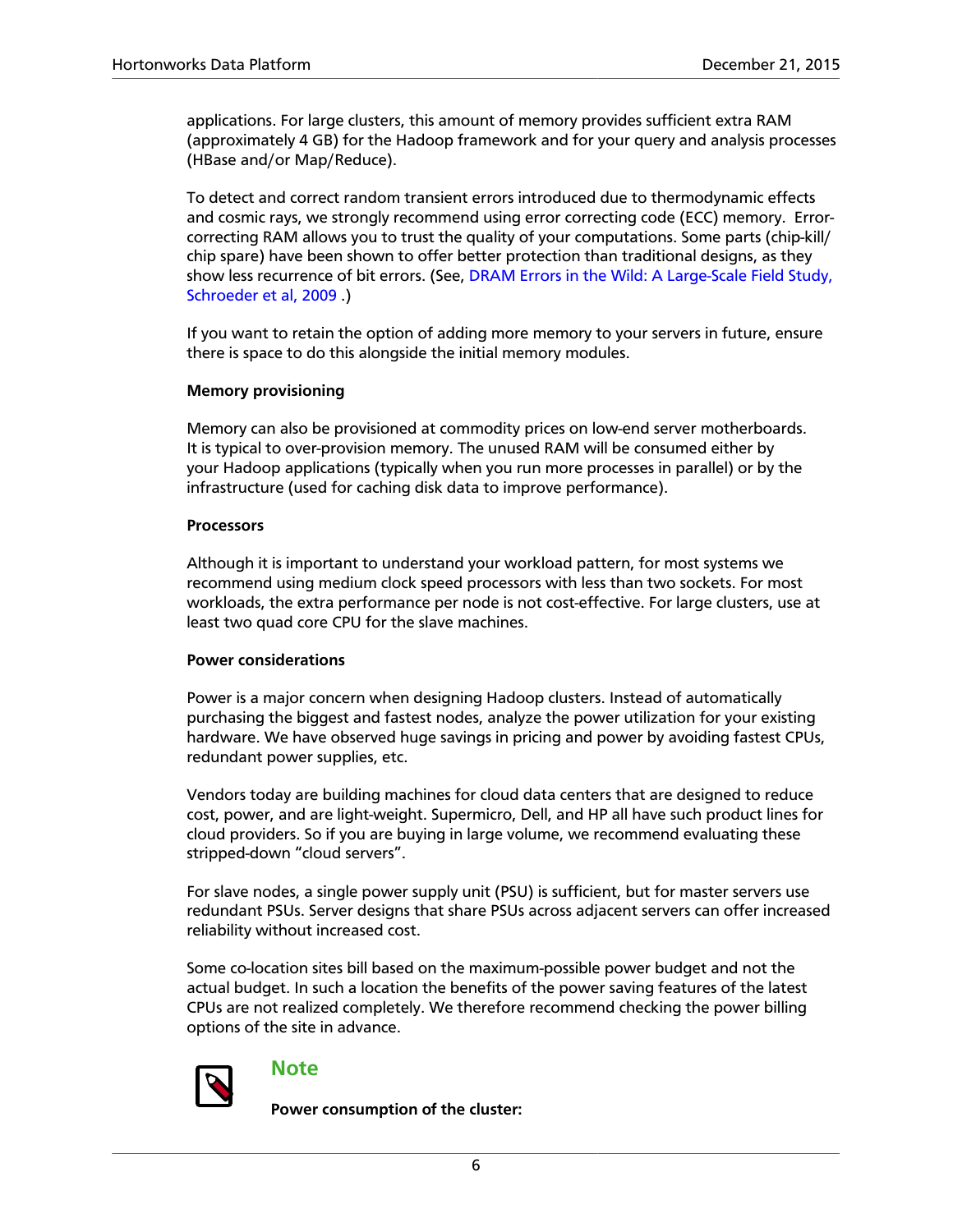Electricity and cooling account for 33.33% to 50% of the equipment total life cycle cost in the modern data centers.

#### **Network**

This is the most challenging parameter to estimate because Hadoop workloads vary a lot. The key is buying enough network capacity at reasonable cost so that all nodes in the cluster can communicate with each other at reasonable speeds. Large clusters typically use dual 1 GB links for all nodes in each 20-node rack and 2\*10 GB interconnect links per rack going up to a pair of central switches.

A good network design considers the possibility of unacceptable congestion at critical points in the network under realistic loads. Generally accepted oversubscription ratios are around 4:1 at the server access layer and 2:1 between the access layer and the aggregation layer or core. Lower oversubscription ratios can be considered if higher performance is required. Additionally, we also recommend having 1 GE oversubscription between racks.

It is critical to have dedicated switches for the cluster instead of trying to allocate a VC in existing switches - the load of a Hadoop cluster would impact the rest of the users of the switch. It is also equally critical to work with the networking team to ensure that the switches suit both Hadoop and their monitoring tools.

Design the networking so as to retain the option of adding more racks of Hadoop/HBase servers. Getting the networking wrong can be expensive to fix. The quoted bandwidth of a switch is analogous to the miles per gallon ratings of an automobile - you are unlikely to replicate it. ''Deep buffering'' is preferable to low-latency in switches. Enabling Jumbo Frames across the cluster improves bandwidth through better checksums and possibly may also provide packet integrity.



#### **Note**

**Network strategy for your Hadoop clusters**

Analyze the ratio of network-to-computer cost. Ensure that the network cost is always around 20% of your total cost. Network costs should include your complete network, core switches, rack switches, any network cards needed, and so forth. Hadoop was designed with commodity hardware in mind.

### <span id="page-9-0"></span>**1.4.2. Hardware for Master Nodes**

The master nodes, being unique, have significantly different storage and memory requirements than the slave nodes. The following paragraphs discuss some of the memory/storage trade-offs in some detail.

For hard sizing guidelines for small (5-50 nodes) and medium-to-large (100s to 1000s of nodes) clusters, see the [Conclusion](#page-12-0) .

We recommend using dual NameNode servers - one primary and one secondary. Both NameNode servers should have highly reliable storage for their namespace storage and edit-log journaling. Typically, hardware RAID and/or reliable network storage are justifiable options.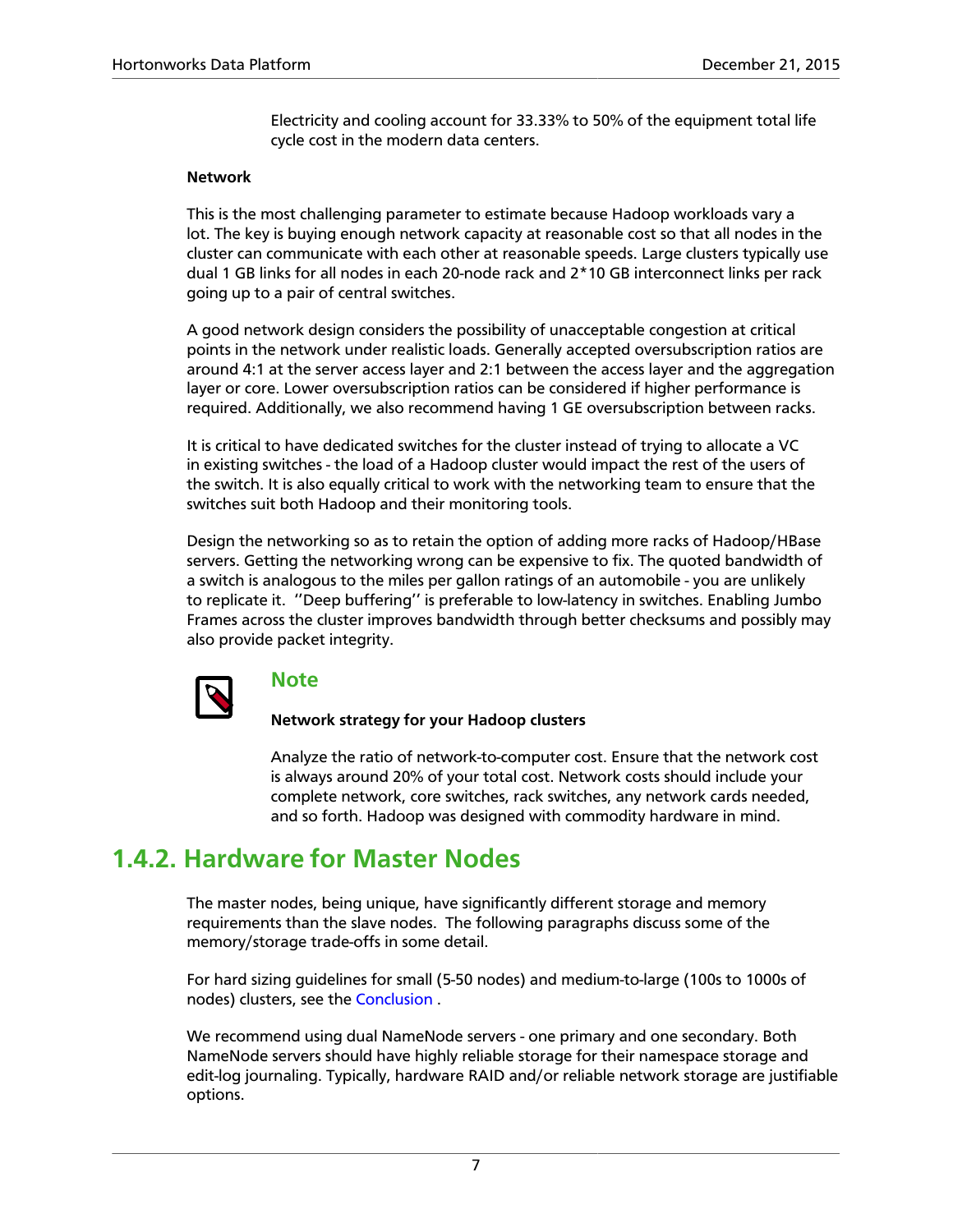The master servers should have at least four redundant storage volumes, some local and some networked, but each can be relatively small (typically 1TB).



#### **Note**

The RAID disks on the master nodes are a good place to consider support contracts. We recommend including an on-site disk replacement option in your support contract so that a failed RAID disk can be replaced quickly.

Multiple vendors sell NAS software. It is important to check their specifications before you invest in any NAS software.

#### **Storage options for ResourceManager servers**

In actuality ResourceManager servers do not need RAID storage because they save their persistent state to HDFS. The ResourceManager server can actually be run on a slave node with a bit of extra RAM. However, using the same hardware specifications for the ResourceManager servers as for the NameNode server provides the possibility of migrating the NameNode to the same server as the ResourceManager in the case of NameNode failure and a copy of the NameNode's state can be saved to the network storage.

#### **Memory sizing**

The amount of memory required for the master nodes depends on the number of file system objects (files and block replicas) to be created and tracked by the NameNode. 64 GB of RAM supports approximately 100 million files. Some sites are now experimenting with 128GB of RAM, for even larger namespaces.

#### **Processors**

NameNodes and their clients are very "chatty". We therefore recommend providing 16 or even 24 CPU cores to handle messaging traffic for the master nodes.

#### **Network**

Providing multiple network ports and 10 GB bandwidth to the switch is also acceptable (if the switch can handle it).

# <span id="page-10-0"></span>**1.5. Hardware for HBase**

HBase uses different types of caches to fill up memory, and as a general rule the more memory HBase has, the better it can cache read requests. Each slave node in an HBase cluster (RegionServer) maintains a number of regions (regions are the chunks of the data in memory). For large clusters, it is important to ensure that the HBase Master and the NameNode run on separate server machines. Note that in large scale deployments, ZooKeeper nodes are not co-deployed with the Hadoop/HBase slave nodes.

#### **Choosing storage options**

In a distributed setup HBase stores its data in Hadoop DataNodes. To get maximum read/ write locality, HBase RegionServers and DataNodes should be co-deployed on the same machines. Therefore all the recommendations for the DataNode and NodeManager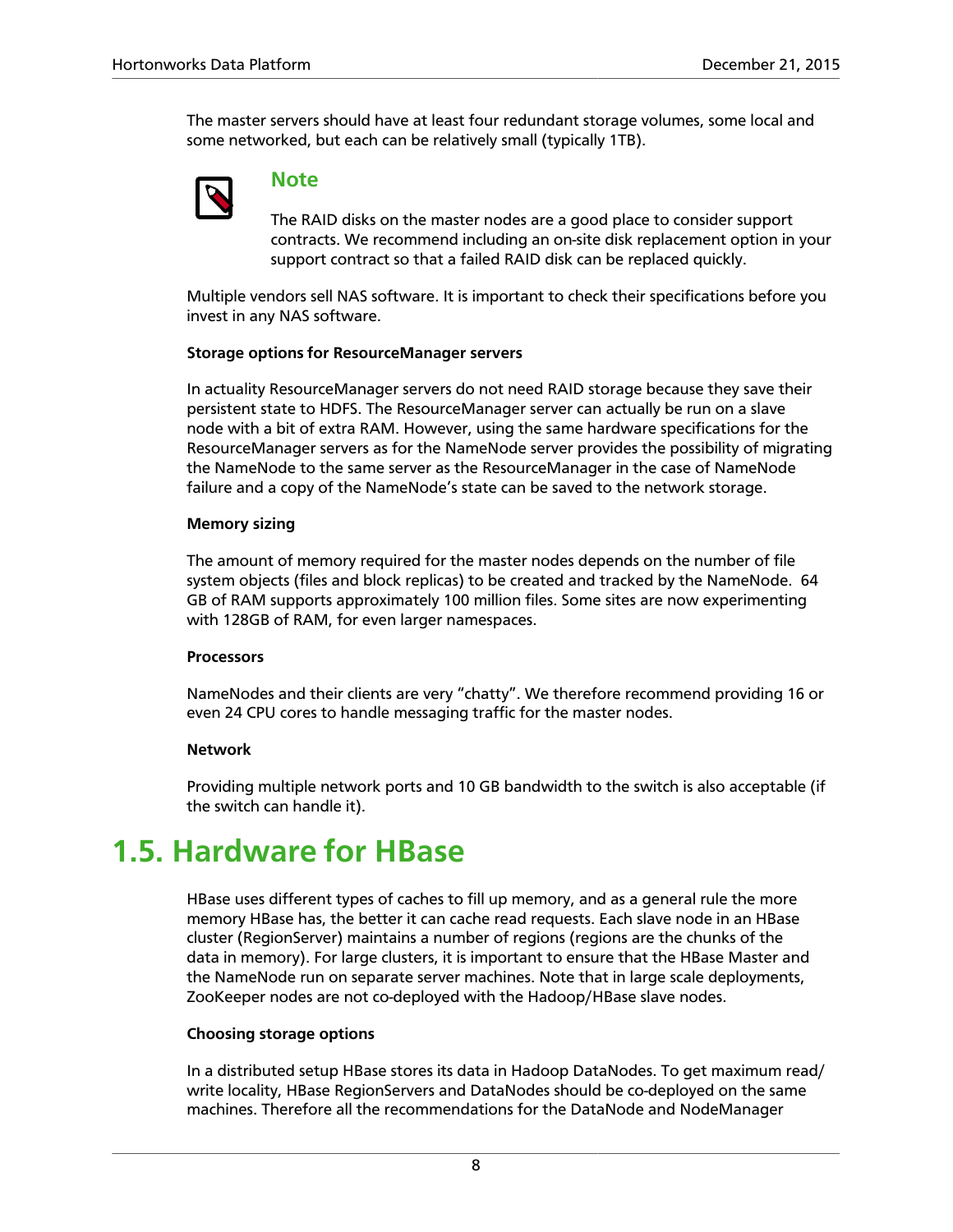hardware setup are also applicable to the RegionServers. Depending on whether your HBase applications are read/write or processing oriented, you must balance the number of disks with the number of CPU cores available. Typically, you should have at least one core per disk.

#### **Memory sizing**

HBase Master nodes(s) are not as compute intensive as a typical RegionServer or the NameNode server. Therefore a more modest memory setting can be chosen for the HBase master. RegionServer memory requirements depend heavily on the workload characteristics of your HBase cluster. Although over provisioning for memory benefits all the workload patterns, with very large heap sizes Java's stop-the-world GC pauses may cause problems.

In addition, when running HBase cluster with Hadoop core, you must ensure that you overprovision the memory for Hadoop MapReduce by at least 1 GB to 2 GB per task on top of the HBase memory.

# <span id="page-11-0"></span>**1.6. Other Issues**

#### **Weight**

The storage density of the latest generation of servers means that the weight of the racks needs to be taken into account. You should verify that the weight of a rack is not more than the capacity of the data center's floor.

#### **Scalability**

It is easy to scale a Hadoop cluster by adding new servers or whole server racks to the cluster and increasing the memory in the master nodes to deal with the increased load. This will generate a lot of "rebalancing traffic" at first, but will deliver extra storage and computation. Because the master nodes do matter, we recommend that you pay the premiums for those machines.

Use the following guidelines to scale your existing Hadoop cluster:

- Ensure there is potential free space in the data center near the Hadoop cluster. This space should be able to accommodate the power budget for more racks.
- Plan the network to cope with more servers
- It might be possible to add more disks and RAM to the existing servers and extra CPUs if the servers have spare sockets. This can expand an existing cluster without adding more racks or network changes.
- To perform a hardware upgrade in a live cluster can take considerable time and effort. We recommend that you plan the expansion one server at a time.
- CPU parts do not remain on the vendors price list forever. If you do plan to add a second CPU, consult with your reseller on when they will cut the price of CPUs that your existing parts and buy these parts when available. This typically takes at least 18 months time period.
- You are likely to need more memory in the master servers.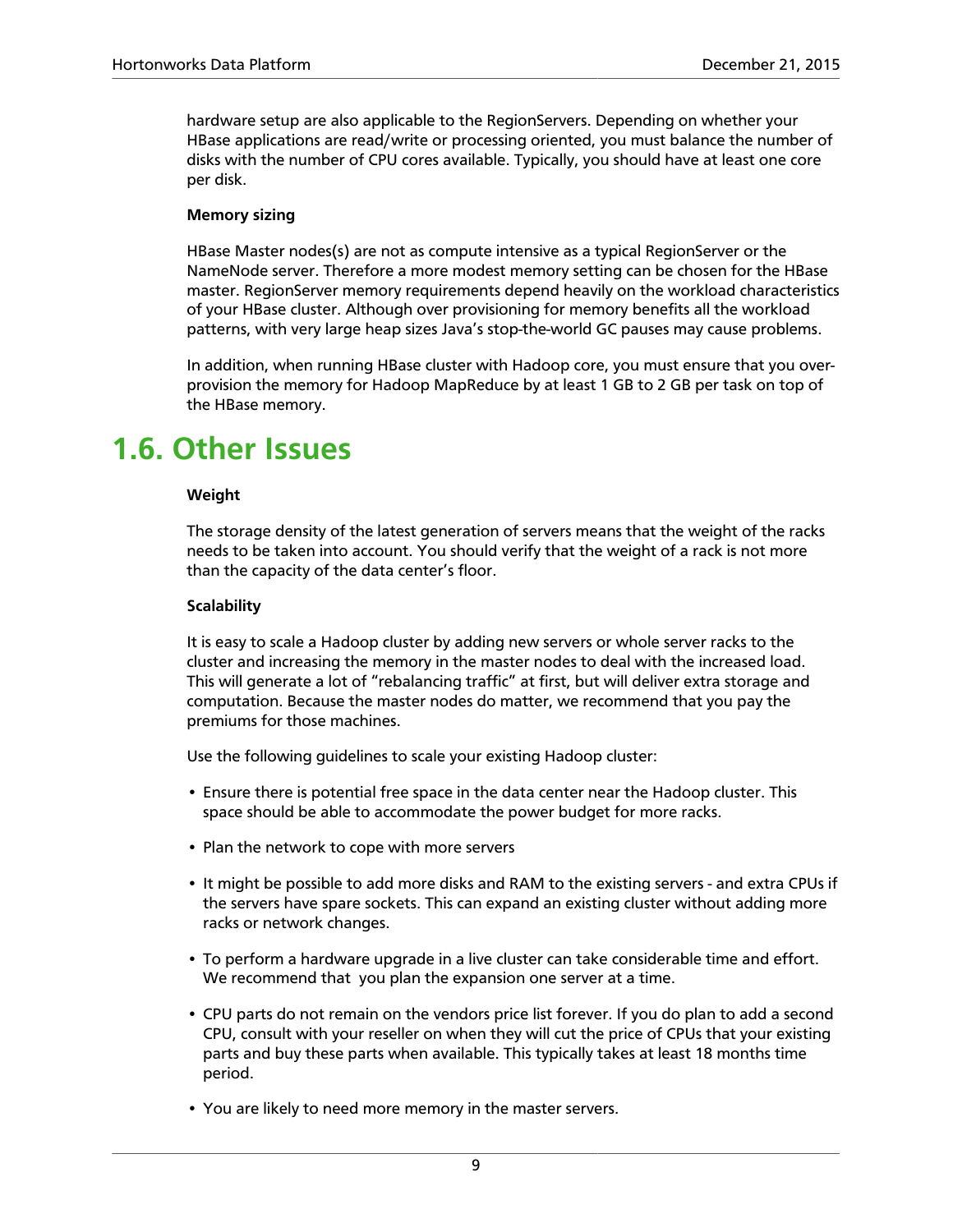#### **Support contracts**

The concept to consider here is "care for the master nodes, keep an eye on the slave nodes". You do not need traditional enterprise-class support contracts for the majority of the nodes in the cluster, as their failures are more of a statistics issue than a crisis. The money saved in support can go into more slave nodes.

#### **Commissioning**

Hortonworks plans to cover the best practices commissioning a Hadoop cluster in a future document. For now, note that the "smoke tests" that come with the Hadoop cluster are a good initial test, followed by Terasort. Some of the major server vendors offer in factory commissioning of Hadoop clusters for an extra fee. This can have a direct benefit in ensuring that the cluster is working before you receive and pay for it. There is an indirect benefit in that if the Terasort performance is lower on-site than in-factory, the network is the likely culprit which makes it is possible to track down the problem faster.

# <span id="page-12-0"></span>**1.7. Conclusion**

Achieving optimal results from a Hadoop implementation begins with choosing the correct hardware and software stacks. The effort involved in the planning stages can pay off dramatically in terms of the performance and the total cost of ownership (TCO) associated with the environment.

The following composite system stack recommendations can help benefit organizations in the planning stages:

| <b>Machine Type</b>      | Workload<br>Pattern/ Cluster<br>Type | Storage[1] [10]                               | Processor (# of<br>Cores) | Memory (GB) | <b>Network</b>                                      |
|--------------------------|--------------------------------------|-----------------------------------------------|---------------------------|-------------|-----------------------------------------------------|
| <b>Slaves</b>            | Balanced<br>workload                 | Twelve 2-3 TB disks 8                         |                           | 128-256     | 1 GB onboard,<br>2x10 GBE<br>mezzanine/<br>external |
|                          | workload                             | Compute-intensive   Twelve 1-2 TB disks   10  |                           | 128-256     | 1 GB onboard,<br>2x10 GBE<br>mezzanine/<br>external |
|                          | Storage-heavy<br>workload            | Twelve 4+ TB disks                            | 8                         | 128-256     | 1 GB onboard,<br>2x10 GBE<br>mezzanine/<br>external |
| <b>NameNode</b>          | Balanced<br>workload                 | Four or more 2-3<br>TB RAID 10 with<br>spares | 8                         | 128-256     | 1 GB onboard,<br>2x10 GBE<br>mezzanine/<br>external |
| ResourceManager Balanced | workload                             | Four or more 2-3<br>TB RAID 10 with<br>spares | 8                         | 128-256     | 1 GB onboard,<br>2x10 GBE<br>mezzanine/<br>external |

#### **Table 1.1 Sizing Recommendations**

<span id="page-12-1"></span>[1] Reserve at least 2.5 GB of hard drive space for each version of HDP to be installed.